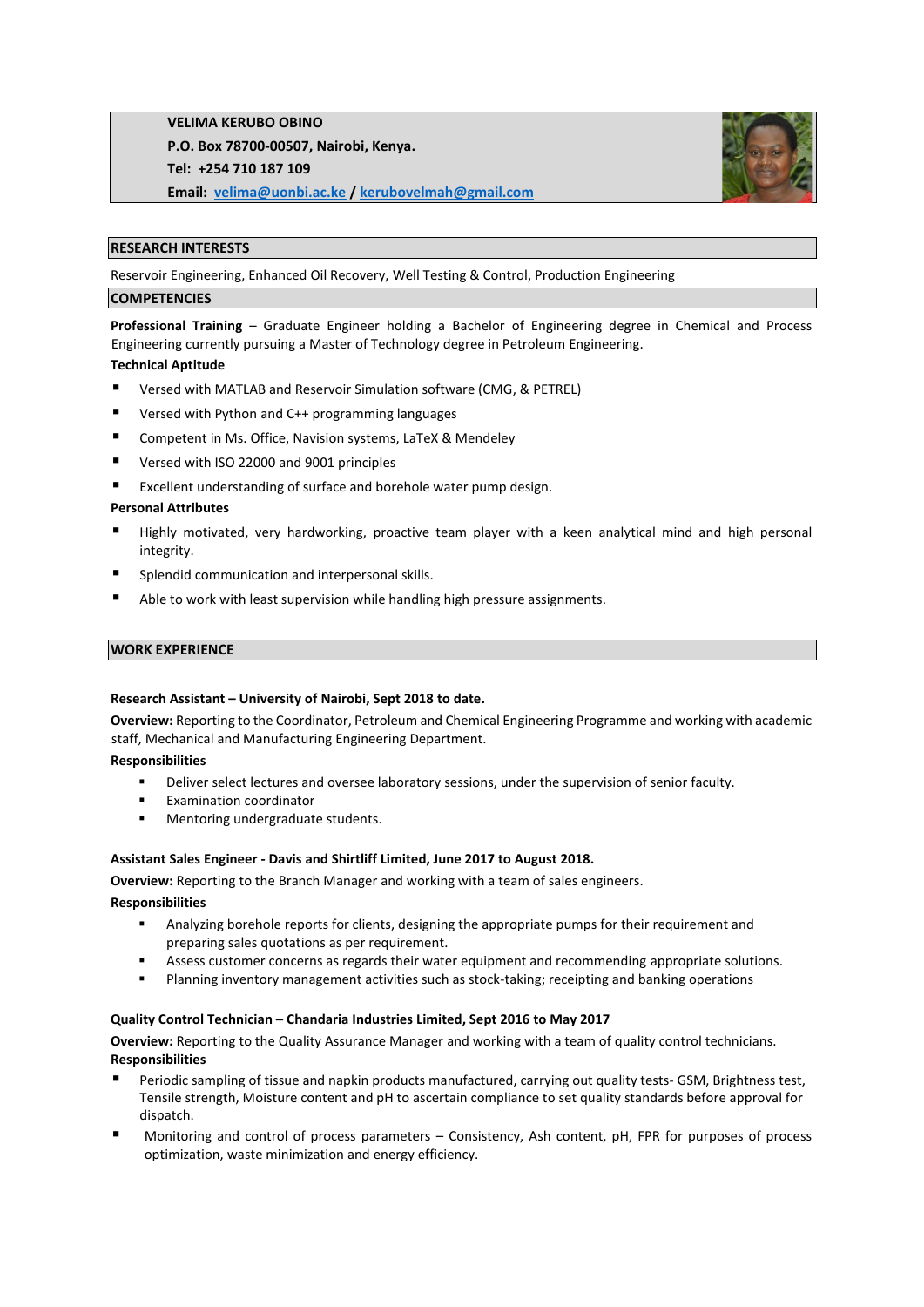Calculation of daily yield, preparation of daily production reports and giving recommendations for continual improvement.

### **Engineering Intern- Sotik Tea Company, June 2016 – August 2016**

**Overview:** Reporting to the Engineering Manager and working with a team of maintenance supervisors and technicians.

**Responsibilities**

- Making observations and taking measurements of various process parameters such as temperature and pressure for purposes of process and quality control.
- Inspection of green leaf quality and recommending appropriate withering process to be applied for optimum production.
- Carrying out tea infusion in preparation for tasting of tea liquors; assessment of tea grades in quality control and recommendation of dispatch batches appropriately.

## **Engineering Intern- Trans Africa Paper Limited, June 2015 – August 2015.**

**Overview:** Reporting to the Production Supervisor and working with production technicians and the quality control team.

**Responsibilities:**

- Inspection and maintenance of chemical equipment including turbo separators, vibrating screen, refiners, centrifugal cleaners and high-density cleaners.
- Sampling and performing quality tests of tissue paper before clearance for dispatch. Parameters monitored included tensile strength, color shade, brightness, moisture content, texture and Grammage per square metre (GSM)
- Maintaining the effluent treatment plant and ensuring adequate water supply to the production machines.

### **Quality Control Technician (Internship) - Kisii Bottlers Limited, July 2014- September 2014**

**Overview:** Reporting to the Reporting to the Quality Assurance Manager and working with a team of quality control team and production technicians.

**Responsibilities**

- Syrup preparation: sugar weighing, filtration, addition of concentrates and brix adjustment.
- Performing microbiology tests on potable water, syrup and beverage to ascertain compliance to the ISO 22000 standards.
- Responsible for the quality control of beverages inclusive of brix adjustment and gas volumes.
- In- house water treatment, chlorination, pH adjustment and interface testing of water. Perform sampling and testing of water samples as per guidelines issued in addition to keeping and submitting records.

#### **EDUCATION BACKGROUND**

| Level                                                                   | Year | <b>Institution</b>                                   | <b>Qualification</b>      |
|-------------------------------------------------------------------------|------|------------------------------------------------------|---------------------------|
| M. Tech. (Petroleum Engineering)                                        | 2021 | University of Petroleum and<br>Energy Studies, India | Average CGPA 9.5          |
| B.Eng. (Chemical and Process<br>Engineering)                            | 2016 | Moi University, Kenya                                | <b>First Class Honors</b> |
| Diploma in Information<br><b>Communication Technology</b><br>(Module 1) | 2011 | Gusii Institute of Technology,<br>Kenya              | Credit                    |
| Kenya Certificate of Secondary<br>Education (KCSE)                      | 2009 | Limuru Girls' School, Kenya                          | A-                        |
| Kenya Certificate of Primary<br>Education (KCPE)                        | 2005 | Chepilat Highway Academy,<br>Kenya                   | A                         |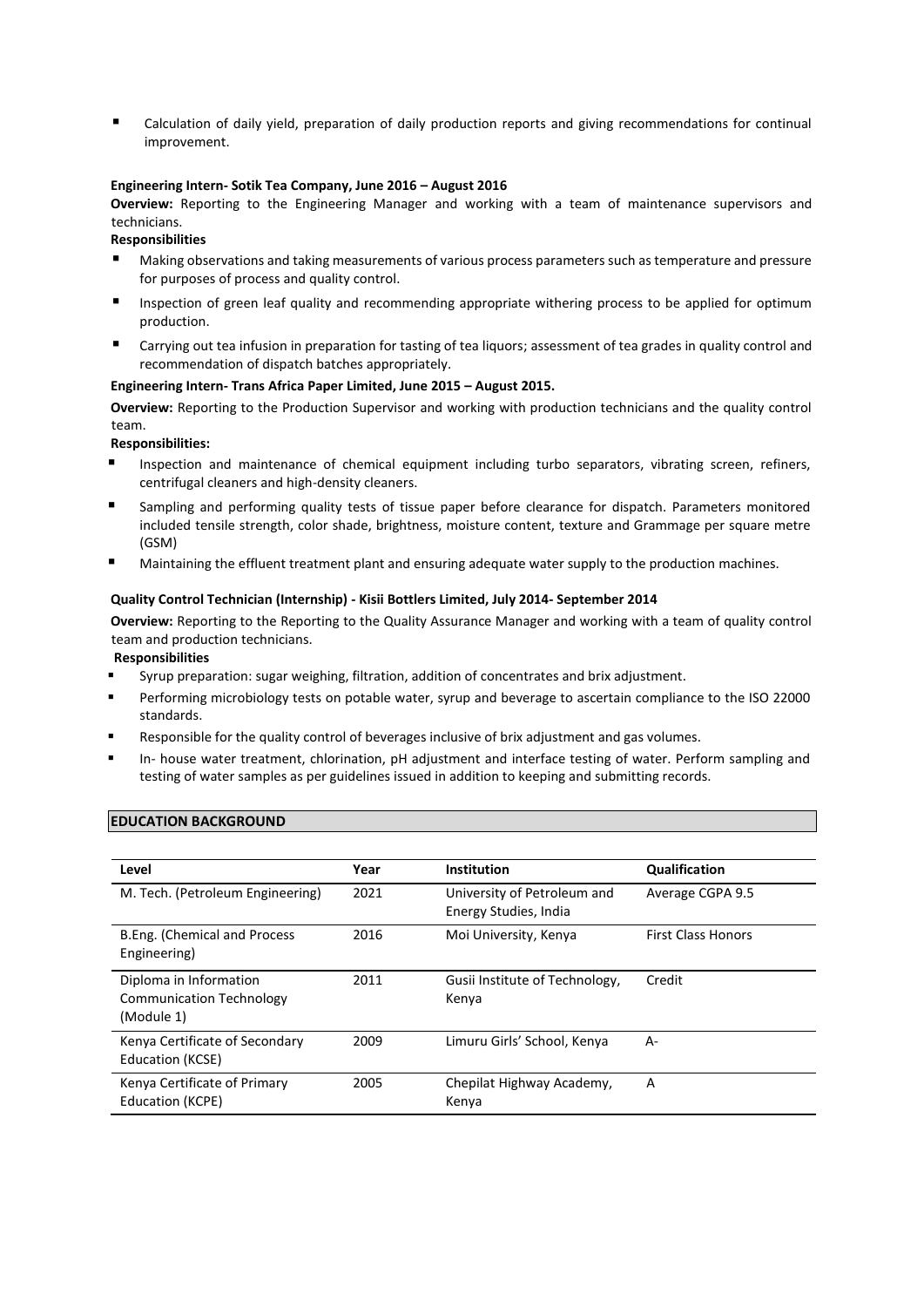### **PUBLICATIONS**

- 1. Velima Kerubo Obino, 2021, "Natural Gas Hydrates: Technical Review and Prospects in Asia", International Journal of Engineering Research & Technology (IJERT), Vol 10, Issue 01 (January 2021), pp. 290-299 (ISSN: 2278- 0181)
- 2. Raju S., Patel M and Obino V., "LP Fracturing: A Review on Waterless Fracturing Technology in Unconventional Reservoir", Journal of Scientific and Engineering Research (JSAER), Vol 8(1), pp 48-54 (ISSN: 2394-2630)
- 3. Obino, V,; Yadav, U. Application of Polymer Based Nanocomposites for Water Shutoff-A Review. Fuels 2021,2,304-322. https//doi.org/10.3390/fuels2030018

### **WORKSHOPS AND CONVENTIONS ATTENDED**

- **Tech Symposium 2020 (27-28th November, 2020)** organized by the University of Petroleum and Energy Studies (UPES), Uttarakhand (India)
- **Unconventional Resources: Shale gas & CBM Exploration and Exploitation International Workshop (25-26th June 2020)** organized jointly by University of Petroleum and Energy Studies (UPES), India and University of Texas Permian Basin, USA
- **9 th Annual Convention of FIPI Student Chapters (4th September,2019)** conducted at Pandit Deendayal Petroleum University (PDPU), Gujarat (India) with the theme "How Digitalization can help in improving Efficiency, Safety and Environment Protection in the Oil and Gas sector."
- Newton Fund Linkages Workshop. (18<sup>th</sup>-21<sup>st</sup> September, 2018) jointly organized by North Umbria University (UK) and the University of Nairobi (Kenya) with the theme "How resilient manufacturing will address unemployment in Kenya"

### **SHORT COURSES AND HANDS-ON TRAINING**

- **EXECT SCILAB-**An open-source substitute for MATLAB (30<sup>th</sup> May, 2020) Faculty development program jointly organized by JNTUH College of Engineering and Spoken Tutorial Project, IIT Bombay (India)
- **Python 3.4.3** (30<sup>th</sup> May, 2020) Faculty development program conducted through Spoken Tutorial Project, IIT Bombay (India)
- LaTeX (2<sup>nd</sup> May 2020)- Faculty development program jointly organized by Sanjay Ghodawat University, Kolhapur and Spoken Tutorial Project, IIT Bombay (India)
- **Professional Software Training (PST) Program (16th - 22nd December, 2019)-**Successfully completed training a week's training on MATLAB organized by School of Engineering, UPES.
- Water and Energy Products and Application Course. (7<sup>th</sup>-9<sup>th</sup> February, 2018) This was a short course organized by Davis and Shirtliff Limited covering water pumps; pump installation basics; pump controls, electricals and control panels; pool equipment, water treatment; solar products; and power products.
- **ISO Awareness Course. (24th March, 2018)-** This was a short introductory course to ISO 9001:2015 principles organized by Davis and Shirtliff Limited administered by Bureau Veritas Kenya with a purpose of acquainting the employees to expected standards of quality and continual improvement.

#### **MEMBERSHIP**

- Registered Graduate Engineer in the Engineers Board of Kenya. (2017)
- Member of the Society of Petroleum Engineers, SPE (2019)
- Member of the Federation of Indian Petroleum Industry, FIPI (2019)
- Member of American Association of Petroleum Geologists, AAPG (2019)

# **CO-CURRICULAR ACTIVITIES AND RESPONSIBILITIES**

- Corporate Social Responsibility (Courtesy of Davis and Shirtliff) Visited Kiambu Children's home. (2017)
- Technology Students Association, Welfare committee Moi University. (2015/2016)
- Class representative Gusii Institute of Technology (2010)
- Secretary to the Environmental Club- Limuru Girls' School. (2008)
- Head girl in Chepilat Highway Academy. (2005)